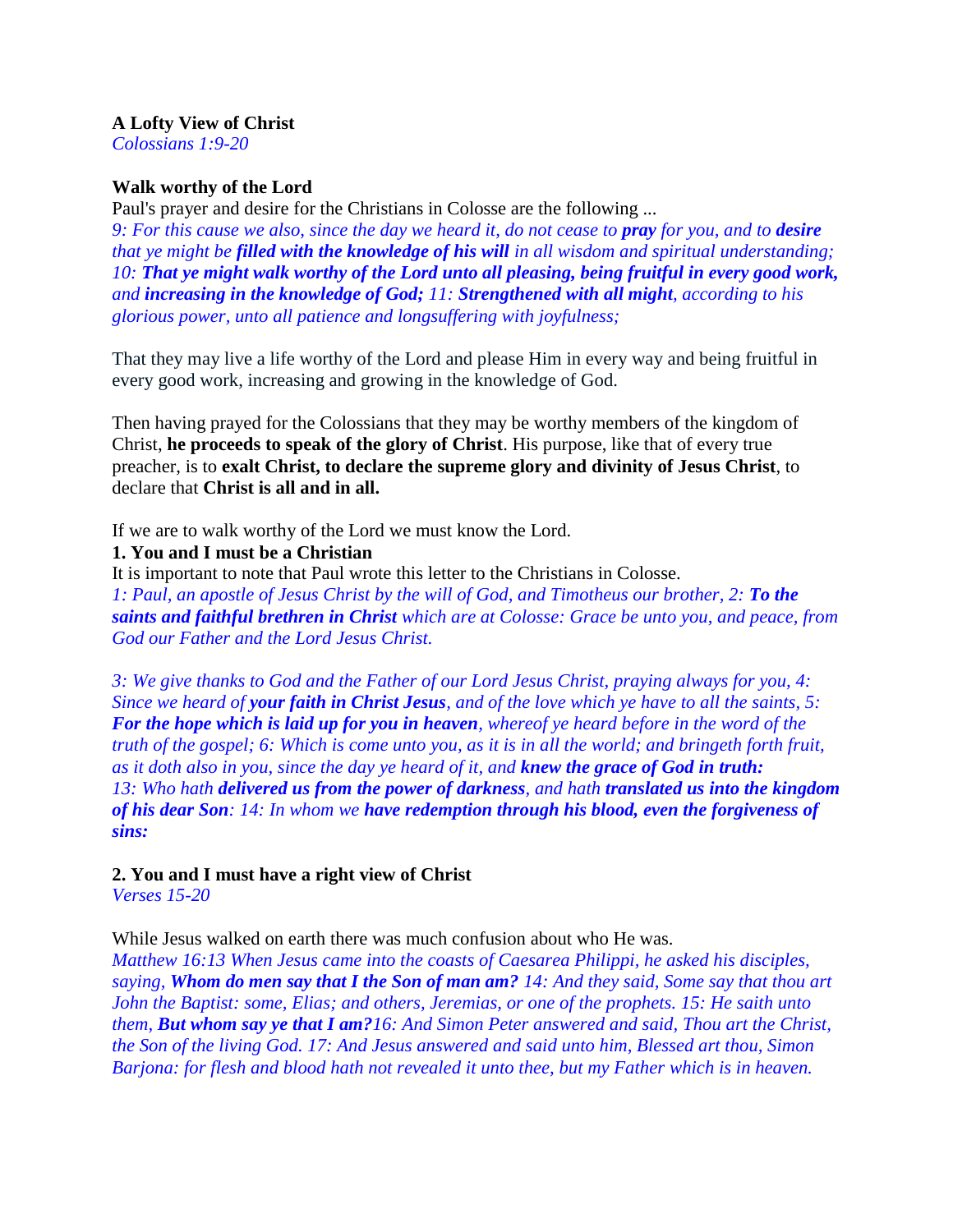Some thought He was John the Baptist, some Elijah, some Jeremiah, a wise man, a great prophet, a good moral teacher, a martyr. Others thought He was a madman. Still others couldn't decide or did not care. Some says He is an impostor, others says He is a lunatic, a mad man, still others say He is Lord the Son of God.

After more than 2000 this has not changed, there is still much confusion about who Jesus Christ is.

Who do you say Jesus is? **Your response to Him will determine** not only **your values** and **lifestyle**, but your **eternal destiny** as well.

## **I - Paul has Lofty View of Christ**

*18: And he is the head of the body, the church: who is the beginning, the firstborn from the dead; that in all things he might have the preeminence.*

**Eminent** - means having supreme rank, dignity, or importance A position of superiority, distinction, high rank; a high raised piece of ground; a high status importance owing to marked superiority

**Pre-eminent** – extremely eminent or distinguished; superlative, to the highest degree, the highest position

### **Christ must have the first place in everything**

*Colossians 3:11 Where there is neither Greek nor Jew, circumcision nor uncircumcision, Barbarian, Scythian, bond nor free: but Christ is all, and in all.*

### **He is superior above all things and in everything**.

*Revelation 17:14 These shall make war with the Lamb, and the Lamb shall overcome them: for he is Lord of lords, and King of kings: and they that are with him are called, and chosen, and faithful.*

*Philippians 2:6 Who, being in the form of God, thought it not robbery to be equal with God: 7: But made himself of no reputation, and took upon him the form of a servant, and was made in the likeness of men: 8: And being found in fashion as a man, he humbled himself, and became obedient unto death, even the death of the cross. 9: Wherefore God also hath highly exalted him, and given him a name which is above every name: 10: That at the name of Jesus every knee should bow, of things in heaven, and things in earth, and things under the earth; 11: And that every tongue should confess that Jesus Christ is Lord, to the glory of God the Father.*

*"We can never make too much of Christ. Our thoughts about the Church, the ministry, and the ordinances, may easily become too high and exaggerated or excessive. But we can never have too high thoughts about Christ, we can never love Him too much, trust Him too implicitly, lay too much weight upon Him, and speak too highly in His praise. He is worthy of all the honor that we can give Him. He will be all in heaven. Let us see to it, that He is all in our hearts on earth.*" ~ J.C. Ryle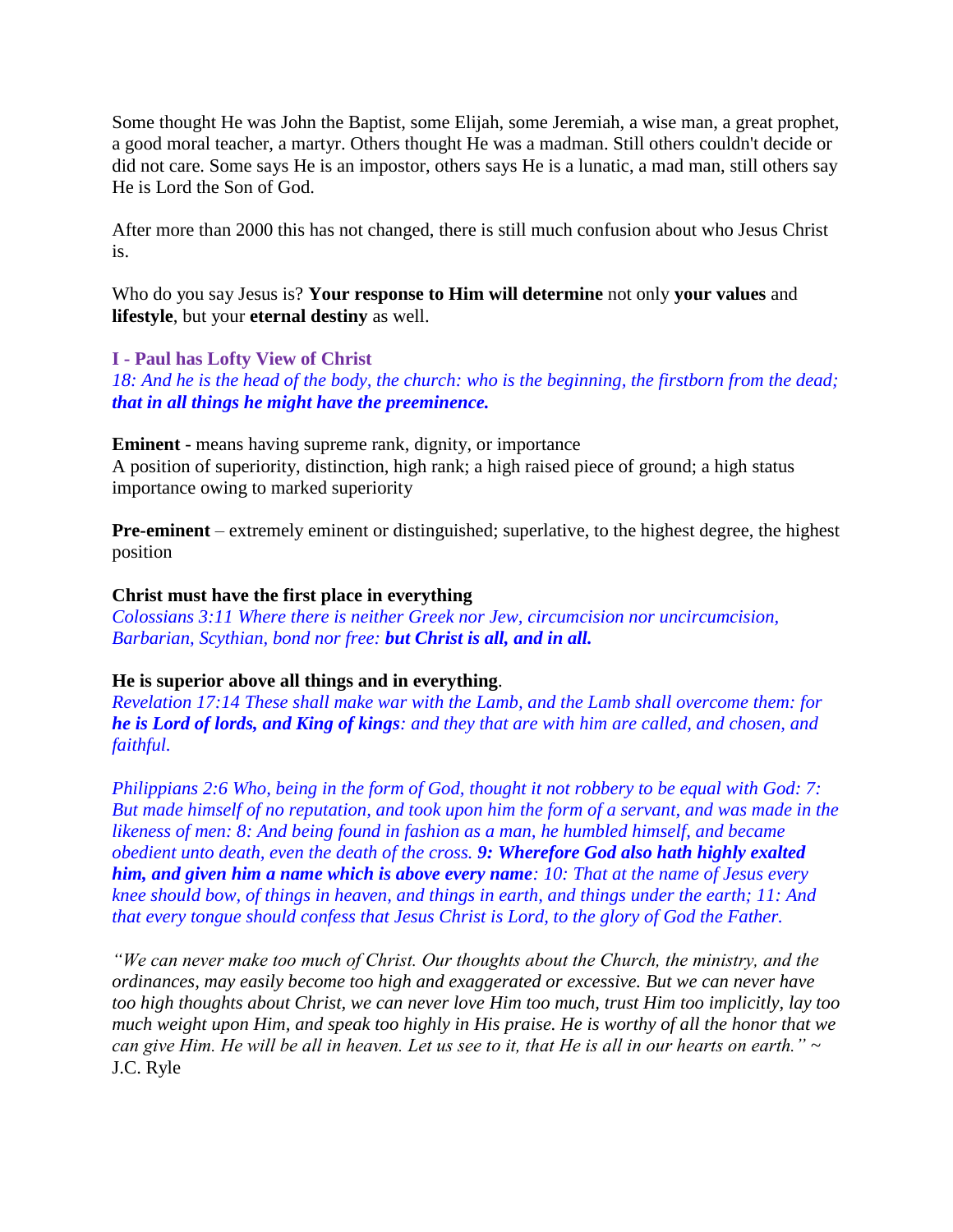### **II - The Importance of Having a Lofty View of Christ**

*"Tell me what you think of Christ and I will tell you everything else about your life and your ministry."*

Your view of Christ will affect your life, your thought life, your conversation, your behavior, your worship, your service, your involvement in evangelism and missions. It will affect your private life, public life, your home life and church life.

*"Great theology leads to great doxology."*

*"A high view of Christ leads to a high and lofty worship. A high view of Christ leads to high respect for His word, pulpit, preaching, and teaching. A high view of Christ leads to a high standard for personal holiness, churches, ministries, personal lives. A high view of Christ leads to a high commitment to reach the world for Christ. It leads to high and healthy regard for the local church. No one will be strong towards the local church except they be rooted and grounded in a high view of Christ. It leads to a high commitment to reach the world for Christ."*

Everything hinges upon having a high view of Christ. We must be committed to give Christ the pre-eminence. Christ must take the position of superiority, distinction, high rank. Christ must have the first place in everything. Christ must be the center of our worship and our lives. He must have the pre-eminence not only in our talk but in our walk, **not only in our article of faith but in our actual practice.**

**III – Paul's Portrait of Christ** *Colossians 1:12-19*

**10 Glorious truths about Christ 1. The image of the invisible God** *15: Who is the image of the invisible God, the firstborn of every creature:* 

*Hebrews 1:1 God, who at sundry times and in divers manners spake in time past unto the fathers by the prophets, 2: Hath in these last days spoken unto us by his Son, whom he hath appointed heir of all things, by whom also he made the worlds; 3: Who being the brightness of his glory, and the express image of his person, and upholding all things by the word of his power, when he had by himself purged our sins, sat down on the right hand of the Majesty on high;*

Jesus Christ is the image of the invisible God. He is the exact representation. He exactly represents and exactly reveals God. **Only one who is exactly God could reveal Him in such an exact way.**

*John 1:14 And the Word was made flesh, and dwelt among us, (and we beheld his glory, the glory as of the only begotten of the Father,) full of grace and truth.*

*John 14:9 Jesus saith unto him, Have I been so long time with you, and yet hast thou not known me, Philip? he that hath seen me hath seen the Father; and how sayest thou then, Shew us the Father?*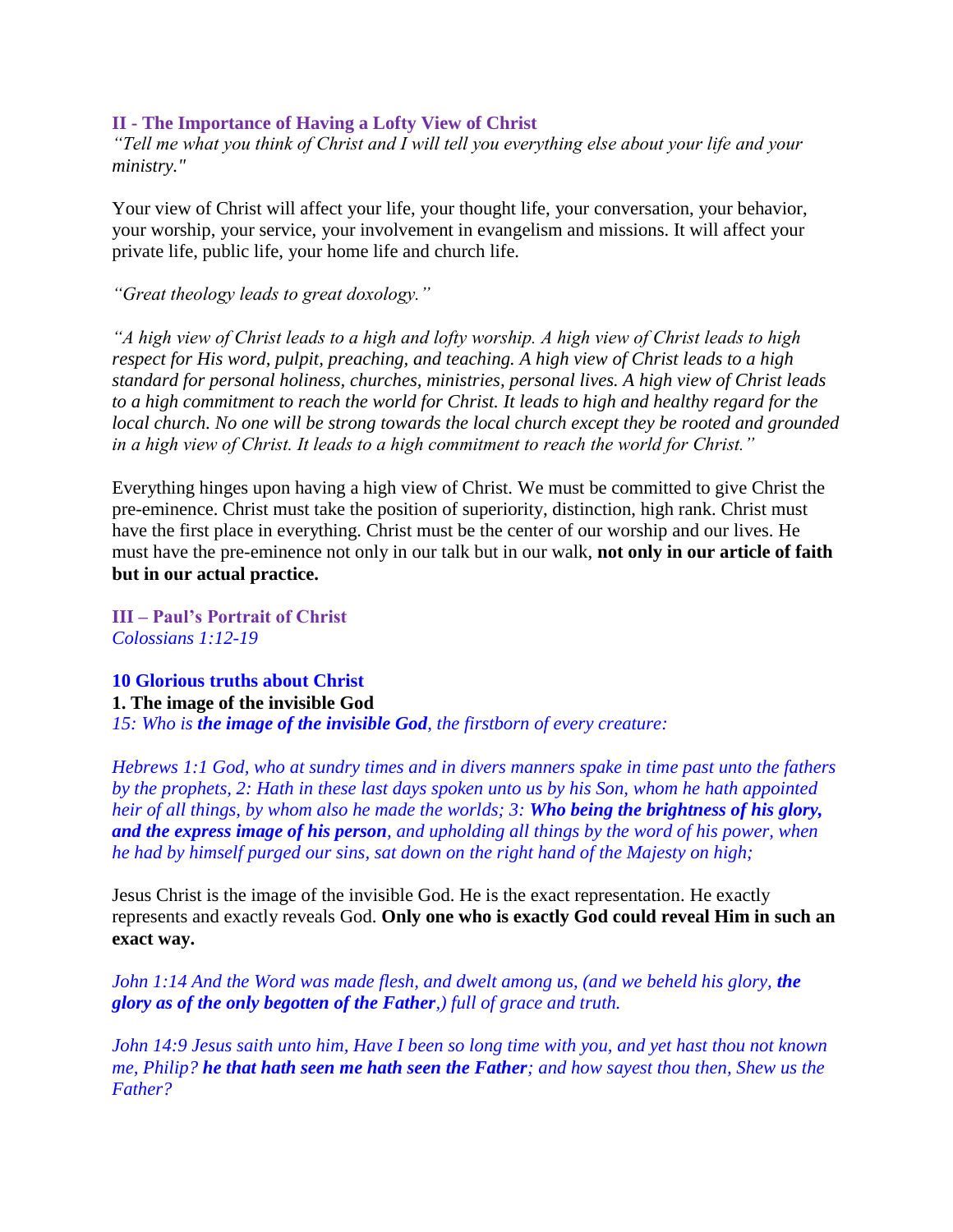To see Jesus is to see God. We do not see Him physically, but we see His character of love, wisdom, power, and truth.

## **2. The firstborn of every creature**

*15: Who is the image of the invisible God, the firstborn of every creature:* 

The firstborn status of Christ does not point to the fact that He came into being, but rather directs us toward His position and privilege. In the same way that a prince has the privilege of inheriting his father's kingdom and sovereign rule, so does the Son of God possess the same privilege of ruling sovereignty.

## **3. All things were created by him**

*16: For by him were all things created, that are in heaven, and that are in earth, visible and invisible, whether they be thrones, or dominions, or principalities, or powers: (rulers or authorities) all things were created by him, and for him:* 

This is a clear statement of His Deity, His Godhood. He was not Himself created; rather He was Creator of all that was created.

*John 1:3 All things were made by him; and without him was not any thing made that was made.*

All things were created by Him, not just some things or most things but all things. *16: For by him were all things created, that are in heaven, and that are in earth, visible and invisible, whether they be thrones, or dominions, or principalities, (rulers) or powers (authorities): all things were created by him, and for him:* 

Everything from the DNA to the Galaxy and in between were all created by Him.

# **4. All things were created for him**

*16: For by him were all things created, that are in heaven, and that are in earth, visible and invisible, whether they be thrones, or dominions, or principalities, or powers: all things were created by him, and for him:*

And why do they exist? For Him. They were created by Christ. They exist for Christ. They exist to make His glories known. Everything that exists, exists to make the greatness of Christ more fully known.

*Revelation 4:11 Thou art worthy, O Lord, to receive glory and honour and power: for thou hast created all things, and for thy pleasure they are and were created.*

# **5. He is before all things**

*17: And he is before all things, and by him all things consist.* He Himself existed before anything else did.

*John 1:1 In the beginning was the Word, and the Word was with God, and the Word was God. 2: The same was in the beginning with God.*